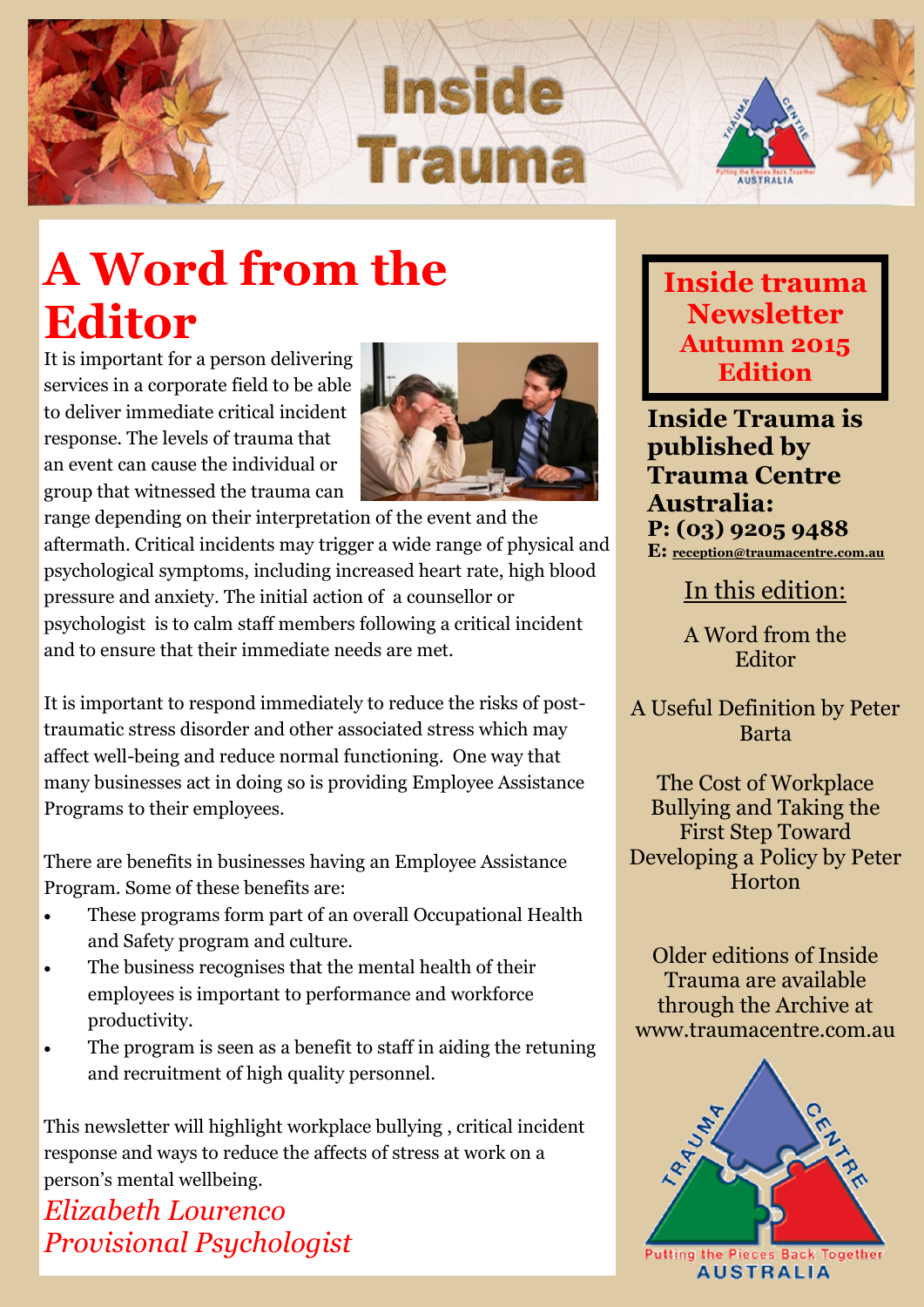



# **A Useful Definition**

A definition used by Melbourne-based health psychologist Toni Mellington is the one that provides some useful guidelines of what constitutes bullying. That is, workplace bullying is repeated, unreasonable behaviour directed toward an employee, or group of employees, that creates a risk to health and safety. "However, across differing workplace bullying definitions, there remain four key

elements: workplace bullying is a workplace conflict; it is enduring and repeated in nature; it is inappropriate and possibly aggressive; and it results in a level of (physical and/or psychological) distress."



On an individual level, Mellington said: "Workplace bullying can impact on a person from (creating) mild annoyance through to severe psychological, social and economic trauma. Previous research has indicated impacts such as depression, anxiety, low self-esteem, decreased self-confidence, panic attacks, fatigue, eating disorders, post traumatic stress disorder, and suicidal ideation." Mellington's research looked predominately at the health impact of workplace bullying and she has identified three key findings:

"There is a direct negative relationship between workplace bullying and health. Workers who indicated that they had been bullied reported poorer health. And, breaking that down even further, the severity of the perceived impact of the bullying was significantly correlated with poorer health."

As a side note there are other variables that need to be taken into consideration both in terms of pre existing physical and psychological conditions and the psycho social context in which a person operates outside of their workplace.

## Peter Barta Psychologist

**Inside trauma Newsletter Autumn 2015 Edition**

**AddEducation AAA Access Awareness**

## **Drink-Driver Licence Restoration**

To help you with your licence restoration needs, please contact us today:



We are available in many locations across Melbourne and Regional Victoria.

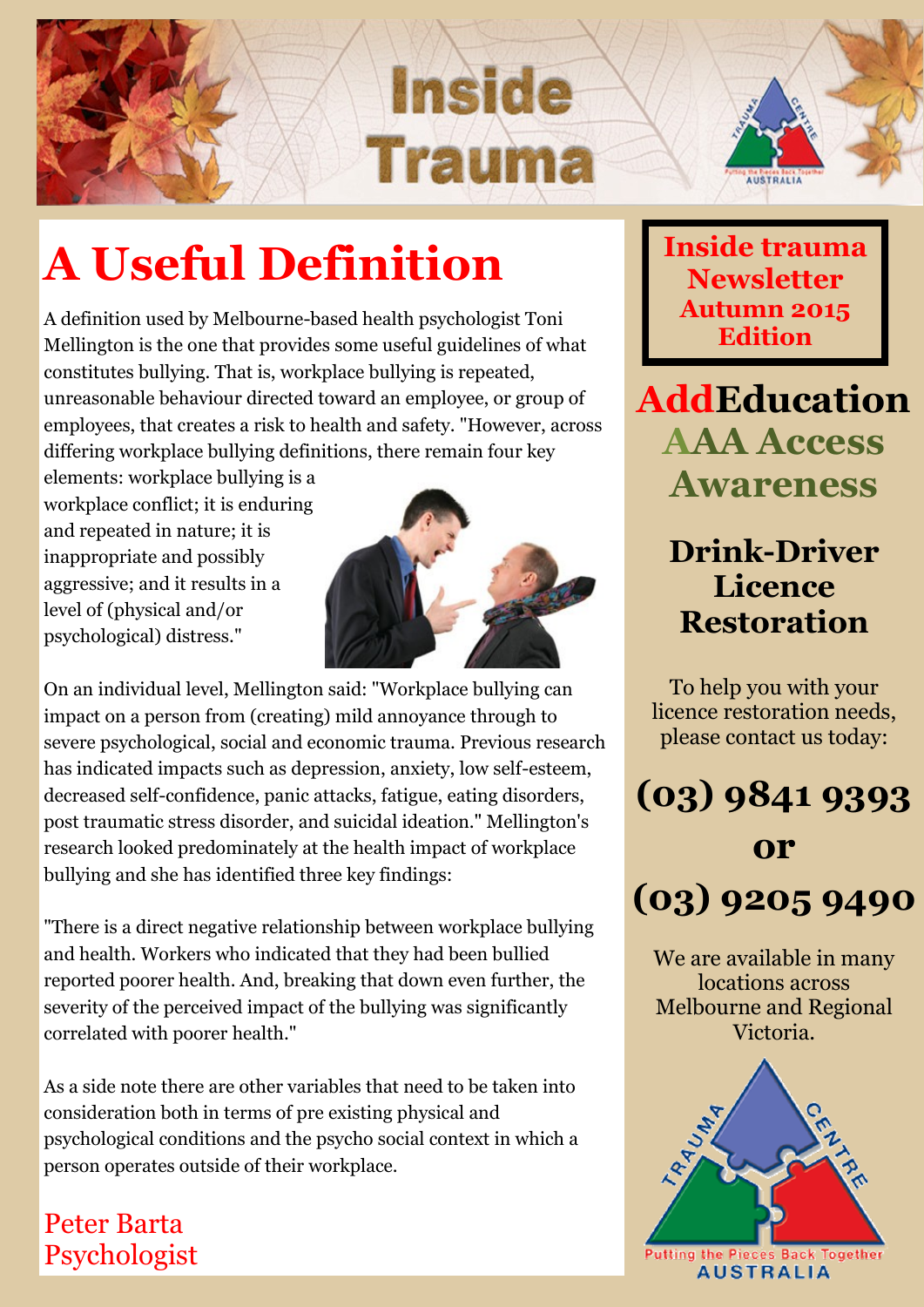

## The Cost of Workplace Bullying and Taking the First Step Toward Developing a Policy

Cost of workplace bullying can have catastrophic consequences, from suicide to poor productivity. Griffith University research in 2013, found that financial costs to businesses is between 6 and 13 billion dollars a year which includes decreased productivity, increased absenteeism, staff turnover and poor morale.

While the workplace can offer a fulfilling and rewarding part of our life, the opposite is often the case because workplaces have covert or overt bullying which can lead to anxiety, depression, post-traumatic stress and suicide. Perhaps before anything is done we need to have a think, take a moment and reflect. Ask yourself, have I been bullied in the workplace? You will most likely rely on a definition that you have developed or come across. Perhaps some following guidelines may help to crystallize the components of bullying. The term workplace bullying incorporates 3 distinct areas.

- Violence
- Harassment
- Bullying

The human rights commission reference to workplace bullying must be interpreted in context. Therefore the definition must include the following:

*'Workplace bullying is verbal, physical, social or psychological abuse by your employer (or manager), another person or group of people at work. Workplace bullying can happen in any type of workplace, from offices to shops, cafes, restaurants, workshops, community groups and government organisations. Workplace bullying can happen to volunteers, work experience students, interns, apprentices, casual and permanent employees. Some types of workplace bullying are criminal offences.'*

Every workplace needs to formulate a definition that makes sense for it's organisation, even a code or a set of acceptable behaviours will suffice. Perhaps your workplace has not yet developed these; it may like to consider what bullying in the work place looks like.





Looking for training in trauma counselling?! We have developed the Advanced Certificate of Trauma Counselling. If you would like more information please visit our website www.traumainstitute.com.au for more information.